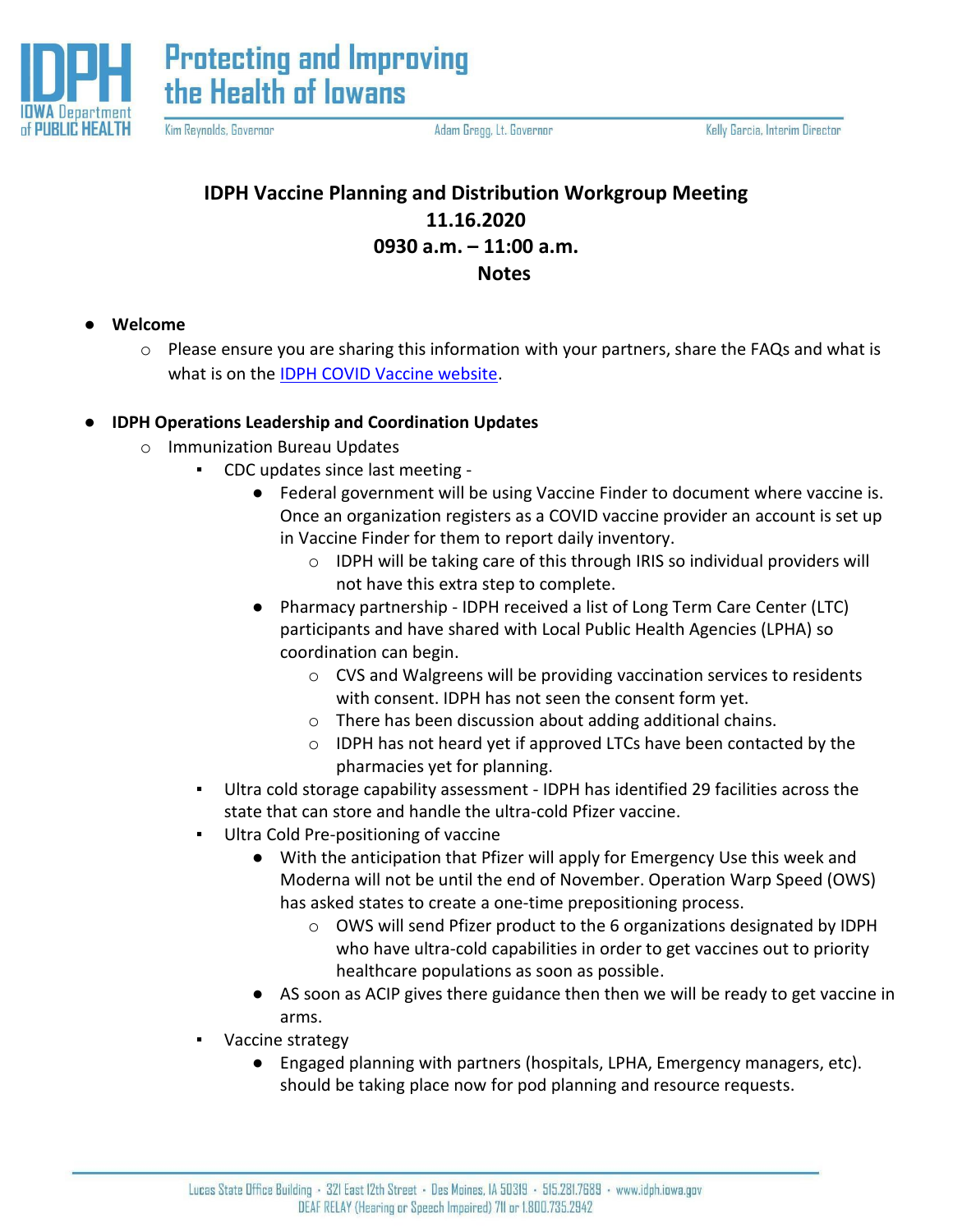- Once IDPH gets an allocation from OWS beyond the prepositioning, IDPH will make an electronic allocation in IRIS to LPHA, LPHA will allocate through IRIS to COVID providers who are able to vaccinate priority populations.
	- o Training for how to do this was completed for LPHA and was recorded.
- Vaccine Provider Agreements
	- 1,142 providers have submitted COVID provider agreements, 1074 have been approved by IDPH staff. All 99 public health agencies are enrolled as they will be completing the allocating within the county.
	- The enrollment process will remain open even once vaccine is available.

#### o **Resources**

- Critical populations IDPH has received and mapped data for all critical populations outlined in the CDC playbook. This information has been posted on the Health Alert Network (HAN).
	- Priority populations will officially be recommended by the Advisory Committee on Immunization Practices (ACIP). These numbers are not an indication of priority populations, but a way for communities to begin planning.
	- Healthcare personnel, disability, under and un-insured, race, age, essential workforce outside of healthcare, etc. have all been included.
	- Work with LPHA, hospital preparedness coordinators, and IPs who have access to the HAN to see numbers specific to your county.
		- o Rebecca verifying that EMAs have access to this information.
- Vaccine resources/supplies
	- Supplies will be included with the distribution of the vaccine. Reminder if redistributing vaccine, organization will need to make sure the supplies will go with it.

#### o **Communications**

- Every Friday updates are being made to FAQ documents.
	- IDPH is trying to get those out earlier on Fridays.

#### o **Technology and Data**

- IRIS reporting-vaccine reporting -
	- IRIS will be used for allocation and distribution of the vaccine.
	- IDPH will use IRIS to upload orders into a national system to order vaccine.
	- Providers will need to document administration of vaccine in IRIS.
	- Inventory tracking and transfers will be done in IRIS.
- Additionally data from IRIS will be used for visualization in DOMO (e.g. doses administered, type of organization administering vaccine, manufacturer, priority populations being vaccinated, etc.)

#### o **Funding**

- Governor's announcement for LPH funding \$3 million in CARES funding to LPHA across the state. The funding is based on county population and will go direct deposit through county treasurer and then directly to LPHA.
	- This funding can be used for COVID-19 related expenses and vaccine planning.

## ● **Partner Feedback**

- o **Review feedback from previous meeting**
	- Vaccine confidence-expected uptake-safety information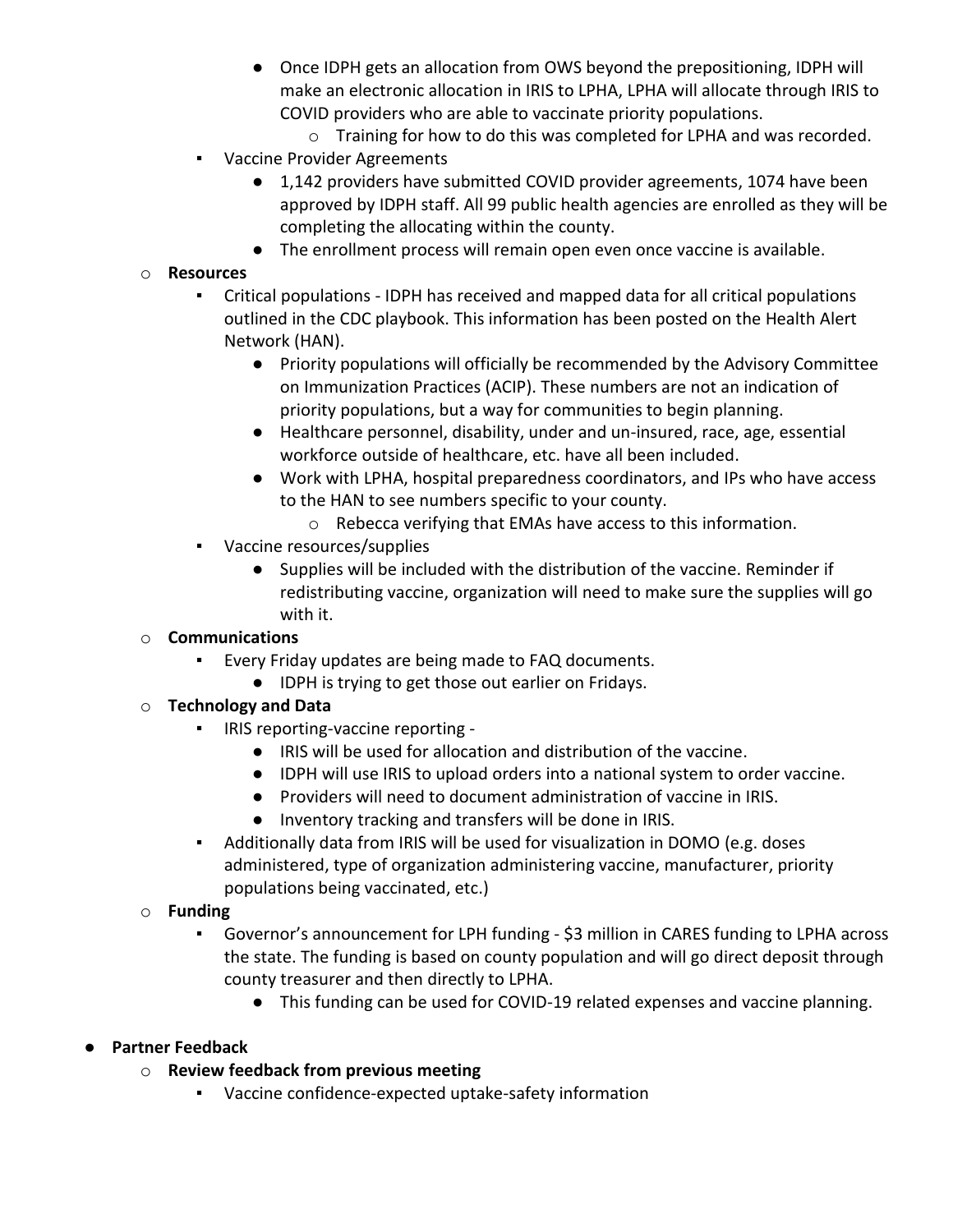- CDC, OWS, and Region 7 partners are developing campaign and resources. Want to be able to send a unified message to help people understand what OWS really means and that vaccine safety was not compromised in this mission.
- Likely will get a flood of information once the EUA is out.
- General vaccine administration documents and storage and handling information has been put up on our vaccine website to help education non-traditional vaccine providers.
- **•** There are LPHA media templates on the HAN for use and locally the FAQs can be used to put information out to the public.

### ● **Participant Questions**

- o Will there be statewide prioritization for Phase 1A, healthcare workers?
	- It would be difficult to do a statewide directive; locally those decisions can be made based on what the healthcare population looks like in that county. ACIP recommendations will be used to help guide LPHA.
		- Need to be cautious of vaccinating an entire workforce at once just in case the side effects of the vaccine take staff away from their jobs.
		- There is indication that the state will likely have enough vaccine to provide it to all healthcare workers who are willing to take the vaccine in the first few allocations.
	- IDPH will be issuing a vaccine shortage order to provide general guidance on for priority population (we will provide general guidance there) for each of the phases 1A, 1B and 2.
- o Is IDPH able to share the list of 6 pre-positioned sites?
	- All 6 sites have been contacted about their potential involvement, but IDPH has not indicated that the pre-positioning process will be made public yet. Once details are finalized a list may be shared.
- o What is the earliest the vaccine might be pre-positioned?
	- Pfizer EUA application will likely be submitted this week and could take two weeks to get approved. ACIP Recommendations should come shortly after. Estimation of three weeks for the earliest IDPH may receive an allocation.
- o Clarification LTC national pharmacy agreements is to vaccinate residents. LPHA will remain responsible to vaccinate LTC staff.
- o CDC working directly with pharmacies to have the ability to order vaccine directly from them for that program. This program will not compete with the state allocation.
- o Do we have a denominator for how many providers we want to recruit?
	- IDPH does not have a target to meet. Currently there are 1400 providers who are enrolled in IRIS. When mapped you can see we have good coverage throughout the state.
	- **•** 20-30 providers are enrolling daily.
	- IDPH began enrolling weeks ago and will continue enrolling. Some states have just started this process.
		- Communication between enrolled providers and LPHA is very important so LPHA understands the capacity of each provider and how they can help vaccinate priority populations.